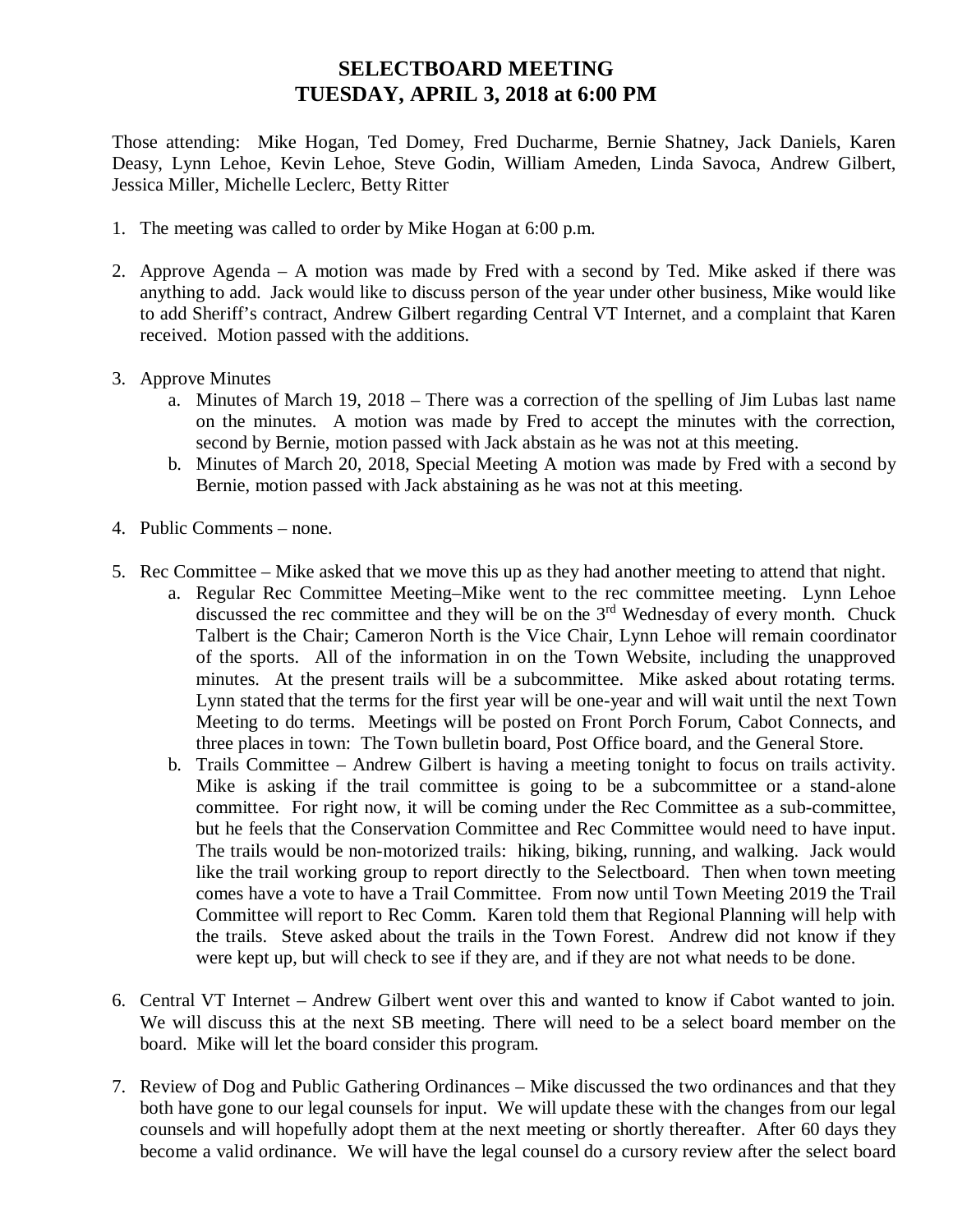has approved it. Ted reviewed the dog ordinance. Jack also made some comments that he would like to ask our Legal Counsel to make a final draft, post it and have a public hearing, with the goal of having the ordinances approved at our May  $15<sup>th</sup>$  SB meeting. Will Ameden thought the town clerk should have a form available to register dog complaints and a record-book. Betty does have a form recording the complaints, but will develop a form on the web site for people to file complaints.

Mike would like to do the same with the Public Gathering Ordinances: to have the town counsel review after we input the changes recommended by him. We also need to develop an application form on the website for the Public Gathering permit. Jack made some comments to change a few things. After they are finalized we will have a public hearing to go over each new Ordinance. Steve Godin asked whether this has anything to do with the August activity. Does this supersede any other previous permits? Karen stated that you can't take away a landowner's conditional use permit. Once the permit has been approved the only way you can take away the permit is to go towards the Environmental Court to have it changed due to violations. Karen will check with the attorney regarding a Conditional Use Permit to see if the Ordinance under consideration supersedes the Conditional Use Permit.

- 8. Dog Hearing Recommendations Mike discussed the Dog Hearing on March 22 with Jessica Miller and the Coates. Mike wrote up a draft decision and discussed it. Jessica Miller read her letter that she wrote to the select board. Jack complimented the three members. Mike will make a few changes and the three members on the board will sign the decision. The three agreed by a motion that was made by Fred and seconded by Bernie.
- 9. Approve Working Group Members for Future Fire Department /Ambulance Facility Mike talked with Brad Alexander to be on the working group. Rich Aronson would like to help but not be in the group. Jack will look into the Ambulance to join working group. Mike will be the chair of the working group and Jack and Fred will be alternates. Betty will check with Jeff Durgin to see if he will represent the Ambulance portion. The first meeting will be April  $26<sup>th</sup>$  at 6 p.m.
- 10. Water and Wastewater Darci Lou Herdling has asked for an additional wastewater system connection permit because they are adding an addition to the house. Karen has done the calculations and the increase would be to 1.67 allocations. A motion was made by Fred and seconded by Ted to let the allocations be increased. Motion passed. Karen has started to see that the applications to switch from residential to commercial and may increase allocations. Does the board like to see the application? Jack thinks that the board should and the Board concurred. A letter from the State of the Vermont to monitor sludge was distributed. We do have money in the budget for the testing and will be done yearly. Karen distributed the water Consumer Confidence Report 2017.
- 11. Road Commissioner
	- a. Project Schedule The Creamery is doing work at the project plant, a handicap wash room and a new entry to the bay. They would like to start it this summer and give Karen the dates. They will have to flag traffic around it. A motion was made by Jack and seconded by Ted, motion carried.
	- b. Other business Municipal equipment show. Bernie would like to go. Ted will be attending thru the State and this will be on May  $9<sup>th</sup>$ . The bucket loader was delivered. Rusty has been driving it and Sid is now running the grader. Steve doesn't totally agree with cutting back the side of the road, as there is so much gravel on the lawn. He also said that the Town of Cabot does very well with the roads. Karen has a letter for Road Reclassifications to the property owners. Will need three select board meetings on the official walking the roads. Fred, Jack, and Mike are available for May  $8<sup>th</sup>$ . All of the select board members should check the roads. On May  $15<sup>th</sup>$  at 5 pm, Bernie, Jack and Fred will attend that walking the roads.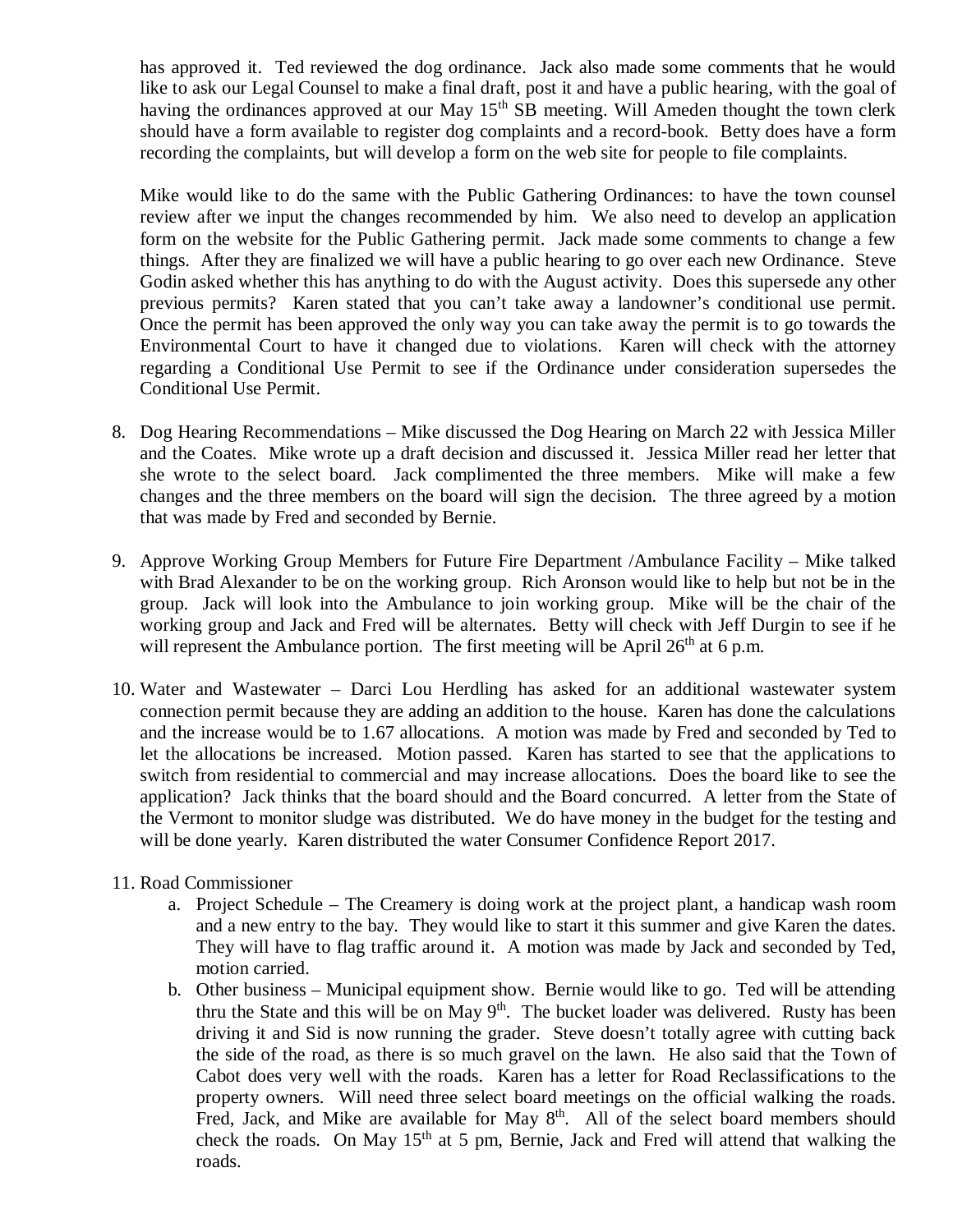12. Local Operation Plan – Karen handed out Local Emergency Operations Plan. She will need a motion to approve the operations plan, and Fred mad a motion to approve with a second by Ted, motion carried. There also needs a motion to delegate authority, which Jack motioned with a second by Ted, motion passed.

Mike and Karen went down to 153 Sawmill Road and reviewed the house. Karen wrote a report on her findings. Karen will pass this list on to the Willey Building committee for future refurbishing the building and the cost. Bernie suggested schools with the programs on construction. Karen says there is some University's that might be interested.

## 13. Town Clerk

- a. Orders done
- b. Other Business Betty reported that schools revote on their budget is scheduled for Thursday, April 12. She will be contacting the SB and Justices of Peace for a three-hour time slot tomorrow. Jack would like to make a comment that it is strange that the vote is having the vote on a Thursday. Betty requested to have it changed to a Tuesday and a little later in the month to be able to get the absentee ballots out. It's the school boards choice. Betty signed the warning under objection because she feels that elections should normally be held on a Tuesday and with more than a two week notice. Jack proposed the following resolution: "It is the sense of the Selectboard that elections in Cabot should be held on a Tuesday unless there is an extenuating and compelling reason to hold an election on a different day." This was seconded by Fred. Resolution passed.
- c. Betty would like to "Thank" Shirley for helping her with collecting taxes and dogs fee last week. Last Tuesday Betty had a car towed from the Willey building parking lot. The individual has paid the fine and received their car back.

## 14. Other Business

- a. Central VT Internet Andrew Gilbert gave an overview. Selectboard will review it and make a decision whether to participate,
- b. Sheriff's contract Mike talked to the Sheriff's last week about adding patrols to the contract. The Selectboard will give the Sheriff's a list of roads the Town of Cabot would like to patrol. They are short staffed. The amount is the same last year. Jack moved to approved the contract with Washington Country Sheriff's for April 1, 2018 – March 31, 2019 not to exceed \$8,000. Ted  $2^{nd}$ . Motion passed.
- c. Karen -complaint of a land owner. The Town of Cabot received a complaint from a landowner of trash, debris and vehicles on the Miner's property in South Cabot. The Miner's have started cleaning it up at the end of last year. It has now has gotten worst. Karen has now sent a letter to State of Vermont to inspect that property again. Mike has volunteered to go talk to the Miner's. Karen says they have been warned about the clean-up. The select board wants to let the State deal with it.
- d. Karen is wondering if the select board would like to have a bulk removal on Green-up day? What would the cost be? Karen is not sure. It will have to be coordinated with a trash removal. Steve Godin says it could be hundreds of dollars to thousands. Jack would like Karen to bring numbers to the next select board meeting. Jack would like to have someone from the state to talk to the select board members regarding junk yards. Karen will check on that.
- e. Person of the year On May 20 or 25 of the year the school will ask for nominations for the person of the year award. Jack made some recommendations and asked the Board to offer any other names it might recommend. The Selectboard will discuss at next meeting.